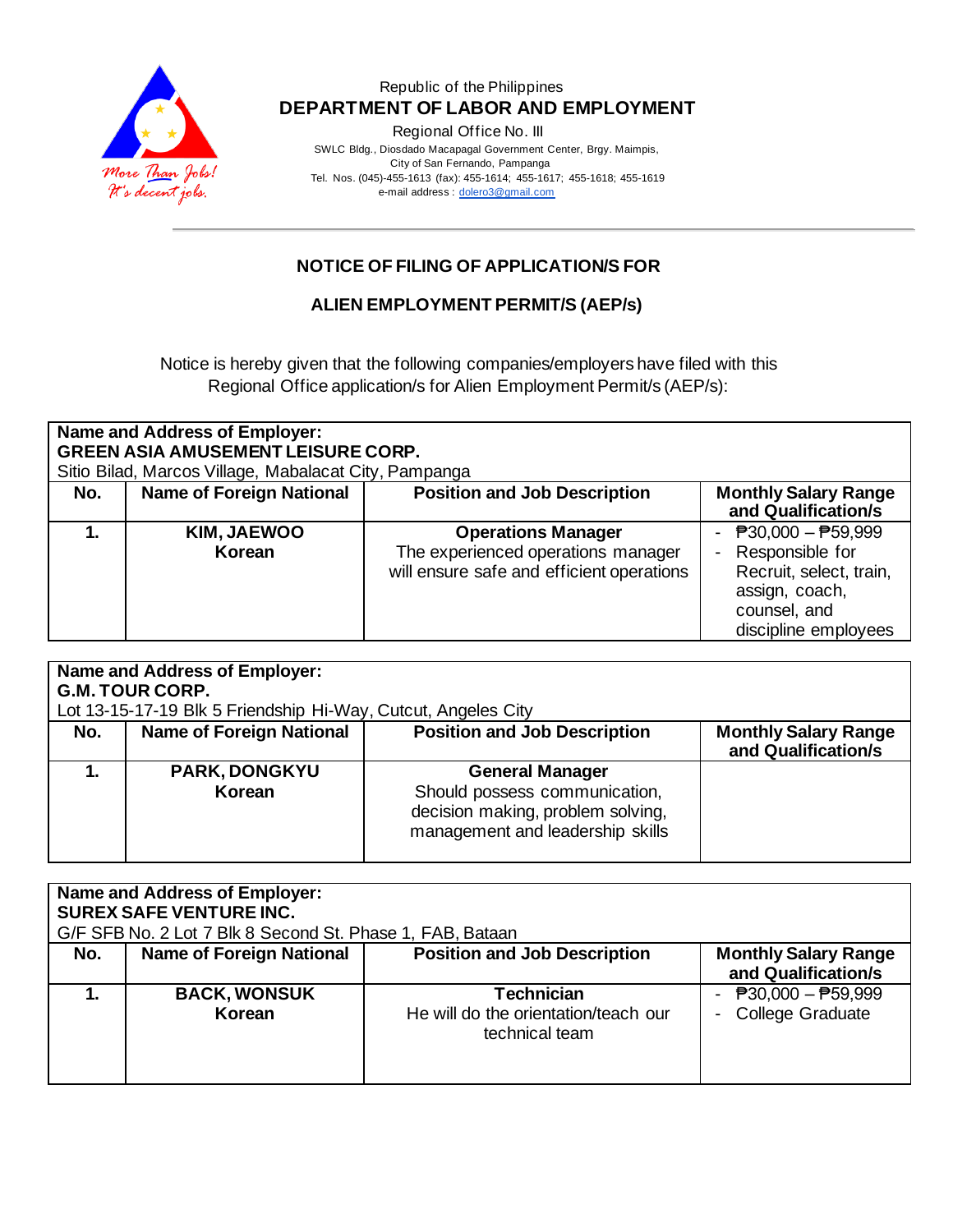

Regional Office No. III

 SWLC Bldg., Diosdado Macapagal Government Center, Brgy. Maimpis, City of San Fernando, Pampanga Tel. Nos. (045)-455-1613 (fax): 455-1614; 455-1617; 455-1618; 455-1619

e-mail address [: dolero3@gmail.com](mailto:dolero3@gmail.com)

|         | Name and Address of Employer:                             |                                        |                                           |  |  |  |
|---------|-----------------------------------------------------------|----------------------------------------|-------------------------------------------|--|--|--|
|         | LUCKY SOUTH 99 OUTSOURCING INC.                           |                                        |                                           |  |  |  |
|         | Thai court, Brgy. Pulung Maba, Sta. Cruz, Porac, Pampanga |                                        |                                           |  |  |  |
| No.     | <b>Name of Foreign National</b>                           | <b>Position and Job Description</b>    | <b>Monthly Salary Range</b>               |  |  |  |
|         |                                                           |                                        | and Qualification/s                       |  |  |  |
| 1.      | <b>CHEN, YANGYANG</b>                                     | <b>Mandarin Customer Service</b>       | $P30,000 - P59,999$                       |  |  |  |
|         | <b>Chinese</b>                                            | Assist customer concern, issue, and    | With 1 year                               |  |  |  |
|         |                                                           | resolve them in a timely and efficient | experience as                             |  |  |  |
|         |                                                           | manner                                 | customer service,                         |  |  |  |
|         |                                                           |                                        | good oral and written                     |  |  |  |
|         |                                                           |                                        | communications.                           |  |  |  |
| $2_{-}$ | <b>SUN, DONG</b>                                          | <b>Mandarin Customer Service</b>       | $\overline{P}30,000 - \overline{P}59,999$ |  |  |  |
|         | <b>Chinese</b>                                            | Assist customer concern, issue, and    | With 1 year                               |  |  |  |
|         |                                                           | resolve them in a timely and efficient | experience as                             |  |  |  |
|         |                                                           | manner                                 | customer service,                         |  |  |  |
|         |                                                           |                                        | good oral and written                     |  |  |  |
|         |                                                           |                                        | communications.                           |  |  |  |

| <b>Name and Address of Employer:</b><br>YANGTZE TELETECH SUPPORT CORP. |                                                                      |                                                                                                                          |                                                                                                                                                 |  |
|------------------------------------------------------------------------|----------------------------------------------------------------------|--------------------------------------------------------------------------------------------------------------------------|-------------------------------------------------------------------------------------------------------------------------------------------------|--|
|                                                                        | 1 Corporate Campus, Sitio Motyong, Brgy. Esteves, Casiguran, Aurora. |                                                                                                                          |                                                                                                                                                 |  |
| No.                                                                    | <b>Name of Foreign National</b>                                      | <b>Position and Job Description</b>                                                                                      | <b>Monthly Salary Range</b><br>and Qualification/s                                                                                              |  |
| 1.                                                                     | <b>PARK, JINWON</b><br>Korean                                        | <b>Korean Speaking Customer</b><br>Representative<br>Handling any inbound and outbound<br>calls to and from customer.    | $ \overline{P}30,000 - \overline{P}59,999$<br>At least high<br>$\qquad \qquad \blacksquare$<br>school graduate<br>Can speak Korean &<br>English |  |
| 2 <sub>1</sub>                                                         | HAN, INJAE<br>Korean                                                 | <b>Korean Speaking Customer</b><br>Representative<br>Handling any inbound and<br>outbound calls to and from<br>customer. | $ \overline{P}30,000 - \overline{P}59,999$<br>At least high<br>school graduate<br>Can speak Korean &<br>English                                 |  |
| 3.                                                                     | <b>ARJINDER SINGH</b><br><b>Indian</b>                               | <b>Hindi Speaking Customer</b><br>Representative<br>Handling any inbound and<br>outbound calls to and from<br>customer.  | $ \overline{P}30,000 - \overline{P}59,999$<br>At least high<br>$\overline{\phantom{a}}$<br>school graduate<br>Can speak Hindi &<br>English      |  |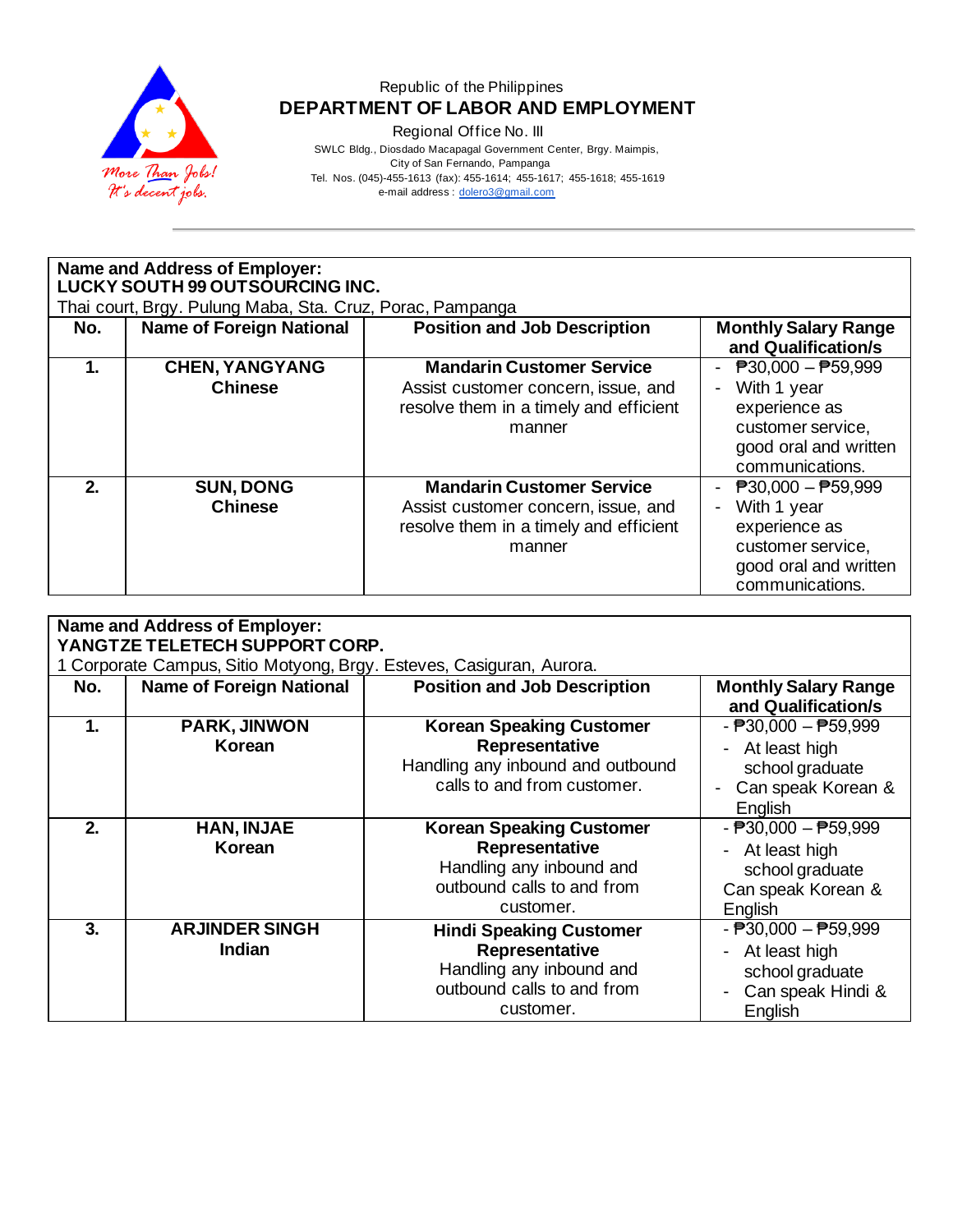

Regional Office No. III

 SWLC Bldg., Diosdado Macapagal Government Center, Brgy. Maimpis, City of San Fernando, Pampanga Tel. Nos. (045)-455-1613 (fax): 455-1614; 455-1617; 455-1618; 455-1619

e-mail address [: dolero3@gmail.com](mailto:dolero3@gmail.com)

| <b>SEKHON, LOVEPREET</b><br><b>SINGH</b><br>Representative<br>- At least high<br>Indian<br>Handling any inbound and<br>school graduate<br>outbound calls to and from<br>Can speak Hindi &<br>customer.<br>English<br>$-B30,000 - B59,999$<br>5.<br><b>RAMANDEEP KAUR</b><br><b>Hindi Speaking Customer</b><br>Representative<br>Indian<br>- At least high<br>Handling any inbound and<br>school graduate<br>outbound calls to and from<br>- Can speak Hindi & |
|---------------------------------------------------------------------------------------------------------------------------------------------------------------------------------------------------------------------------------------------------------------------------------------------------------------------------------------------------------------------------------------------------------------------------------------------------------------|
|                                                                                                                                                                                                                                                                                                                                                                                                                                                               |
|                                                                                                                                                                                                                                                                                                                                                                                                                                                               |
|                                                                                                                                                                                                                                                                                                                                                                                                                                                               |
|                                                                                                                                                                                                                                                                                                                                                                                                                                                               |
|                                                                                                                                                                                                                                                                                                                                                                                                                                                               |
|                                                                                                                                                                                                                                                                                                                                                                                                                                                               |
|                                                                                                                                                                                                                                                                                                                                                                                                                                                               |
|                                                                                                                                                                                                                                                                                                                                                                                                                                                               |
| customer.<br>English                                                                                                                                                                                                                                                                                                                                                                                                                                          |
| $ \overline{P}30,000  \overline{P}59,999$<br>6.<br><b>RAJWINDER KAUR</b><br><b>Hindi Speaking Customer</b>                                                                                                                                                                                                                                                                                                                                                    |
| Representative<br>Indian<br>- At least high                                                                                                                                                                                                                                                                                                                                                                                                                   |
| Handling any inbound and<br>school graduate                                                                                                                                                                                                                                                                                                                                                                                                                   |
| outbound calls to and from<br>- Can speak Hindi &                                                                                                                                                                                                                                                                                                                                                                                                             |
| customer.<br>English<br>$-B30,000 - B59,999$<br>$\overline{7}$ .                                                                                                                                                                                                                                                                                                                                                                                              |
| <b>AMANDEEP KAUR</b><br><b>Hindi Speaking Customer</b><br>Indian<br>Representative                                                                                                                                                                                                                                                                                                                                                                            |
| - At least high<br>Handling any inbound and                                                                                                                                                                                                                                                                                                                                                                                                                   |
| school graduate<br>outbound calls to and from<br>Can speak Hindi &                                                                                                                                                                                                                                                                                                                                                                                            |
| customer.<br>English                                                                                                                                                                                                                                                                                                                                                                                                                                          |
| $-B30,000 - B59,999$<br><b>HARPREET KAUR</b><br>8.<br><b>Hindi Speaking Customer</b>                                                                                                                                                                                                                                                                                                                                                                          |
| Indian<br>Representative<br>- At least high                                                                                                                                                                                                                                                                                                                                                                                                                   |
| Handling any inbound and<br>school graduate                                                                                                                                                                                                                                                                                                                                                                                                                   |
| outbound calls to and from<br>- Can speak Hindi &                                                                                                                                                                                                                                                                                                                                                                                                             |
| customer.<br>English                                                                                                                                                                                                                                                                                                                                                                                                                                          |
| $ \overline{P}30,000 - \overline{P}59,999$<br>9.<br><b>AMANDEEP KUMAR</b><br><b>Hindi Speaking Customer</b>                                                                                                                                                                                                                                                                                                                                                   |
| Representative<br>Indian<br>- At least high                                                                                                                                                                                                                                                                                                                                                                                                                   |
| Handling any inbound and<br>school graduate                                                                                                                                                                                                                                                                                                                                                                                                                   |
| outbound calls to and from<br>- Can speak Hindi &                                                                                                                                                                                                                                                                                                                                                                                                             |
| customer.<br>English                                                                                                                                                                                                                                                                                                                                                                                                                                          |
| $ \overline{P}30,000 - \overline{P}59,999$<br>10.<br><b>GILL, SATNAM SINGH</b><br><b>Hindi Speaking Customer</b>                                                                                                                                                                                                                                                                                                                                              |
| Indian<br>Representative<br>- At least high                                                                                                                                                                                                                                                                                                                                                                                                                   |
| Handling any inbound and<br>school graduate                                                                                                                                                                                                                                                                                                                                                                                                                   |
| outbound calls to and from<br>Can speak Hindi &                                                                                                                                                                                                                                                                                                                                                                                                               |
| customer.<br>English                                                                                                                                                                                                                                                                                                                                                                                                                                          |
| $-B30,000 - B59,999$<br>11.<br><b>MANJEET SINGH</b><br><b>Hindi Speaking Customer</b>                                                                                                                                                                                                                                                                                                                                                                         |
| Representative<br>Indian<br>- At least high<br>Handling any inbound and                                                                                                                                                                                                                                                                                                                                                                                       |
| school graduate<br>outbound calls to and from<br>Can speak Hindi &                                                                                                                                                                                                                                                                                                                                                                                            |
| English<br>customer.                                                                                                                                                                                                                                                                                                                                                                                                                                          |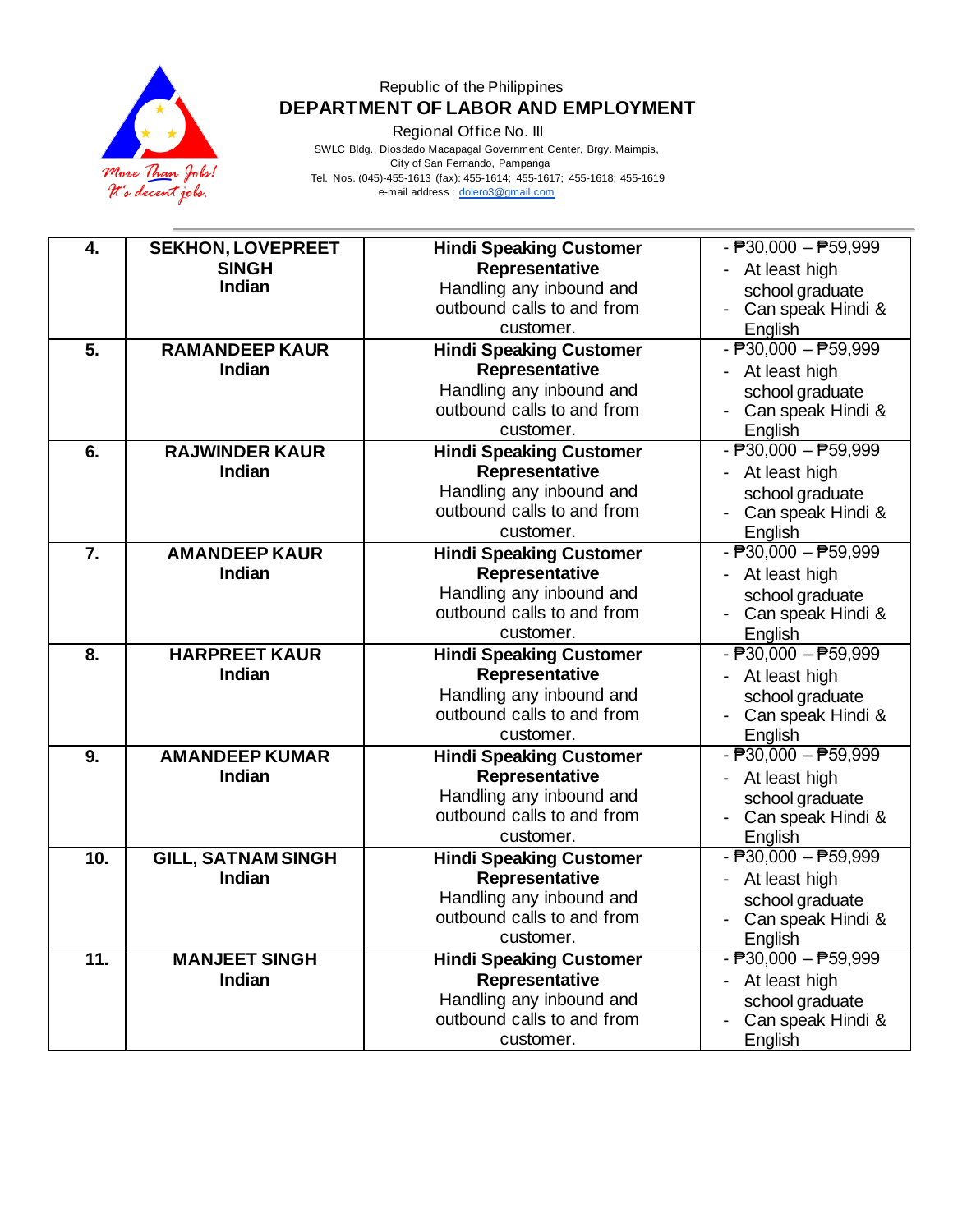

Regional Office No. III

 SWLC Bldg., Diosdado Macapagal Government Center, Brgy. Maimpis, City of San Fernando, Pampanga Tel. Nos. (045)-455-1613 (fax): 455-1614; 455-1617; 455-1618; 455-1619 e-mail address [: dolero3@gmail.com](mailto:dolero3@gmail.com)

| 12. | <b>SAJJAN KUMAR</b>                          | <b>Hindi Speaking Customer</b>                   | $ \overline{P}30,000 - \overline{P}59,999$            |
|-----|----------------------------------------------|--------------------------------------------------|-------------------------------------------------------|
|     | <b>Indian</b>                                | Representative                                   | - At least high                                       |
|     |                                              | Handling any inbound and                         | school graduate                                       |
|     |                                              | outbound calls to and from                       | - Can speak Hindi &                                   |
|     |                                              | customer.                                        | English                                               |
| 13. | <b>VEERPAL KAUR</b>                          | <b>Hindi Speaking Customer</b>                   | $ \overline{P}30,000 - \overline{P}59,999$            |
|     | <b>Indian</b>                                | Representative                                   | At least high                                         |
|     |                                              | Handling any inbound and                         | school graduate                                       |
|     |                                              | outbound calls to and from                       | Can speak Hindi &                                     |
|     |                                              | customer.                                        | English                                               |
| 14. | <b>VEERPAL KAUR</b>                          | <b>Hindi Speaking Customer</b>                   | $ \overline{P}30,000 - \overline{P}59,999$            |
|     | Indian                                       | Representative                                   | - At least high                                       |
|     |                                              | Handling any inbound and                         | school graduate                                       |
|     |                                              | outbound calls to and from                       | Can speak Hindi &                                     |
|     |                                              | customer.                                        | English<br>$ \overline{P}30,000 - \overline{P}59,999$ |
| 15. | <b>BIJJRA, VEERPAL KAUR</b><br><b>Indian</b> | <b>Hindi Speaking Customer</b>                   |                                                       |
|     |                                              | Representative<br>Handling any inbound and       | - At least high                                       |
|     |                                              | outbound calls to and from                       | school graduate<br>- Can speak Hindi &                |
|     |                                              | customer.                                        | English                                               |
|     |                                              |                                                  |                                                       |
|     |                                              |                                                  |                                                       |
| 16. | <b>SEEMA</b>                                 | <b>Hindi Speaking Customer</b>                   | $ \overline{P}30,000 - \overline{P}59,999$            |
|     | Indian                                       | Representative                                   | At least high                                         |
|     |                                              | Handling any inbound and                         | school graduate                                       |
|     |                                              | outbound calls to and from<br>customer.          | Can speak Hindi &                                     |
|     |                                              |                                                  | English                                               |
| 17. | <b>MANJIT SINGH</b><br><b>Indian</b>         | <b>Hindi Speaking Customer</b><br>Representative | $ \overline{P}30,000 - \overline{P}59,999$            |
|     |                                              | Handling any inbound and                         | - At least high                                       |
|     |                                              | outbound calls to and from                       | school graduate<br>Can speak Hindi &                  |
|     |                                              | customer.                                        | English                                               |
| 18. | <b>KUMAR, NITAN</b>                          | <b>Hindi Speaking Customer</b>                   | $ \overline{P}30,000 - \overline{P}59,999$            |
|     | <b>Indian</b>                                | Representative                                   | - At least high                                       |
|     |                                              | Handling any inbound and                         | school graduate                                       |
|     |                                              | outbound calls to and from                       | - Can speak Hindi &                                   |
|     |                                              | customer.                                        | English                                               |
| 19. | RAI, JASPREET KAUR                           | <b>Hindi Speaking Customer</b>                   | $ \overline{P}30,000 - \overline{P}59,999$            |
|     | Indian                                       | Representative                                   | At least high<br>$\blacksquare$                       |
|     |                                              | Handling any inbound and                         | school graduate                                       |
|     |                                              | outbound calls to and from<br>customer.          | Can speak Hindi &<br>English                          |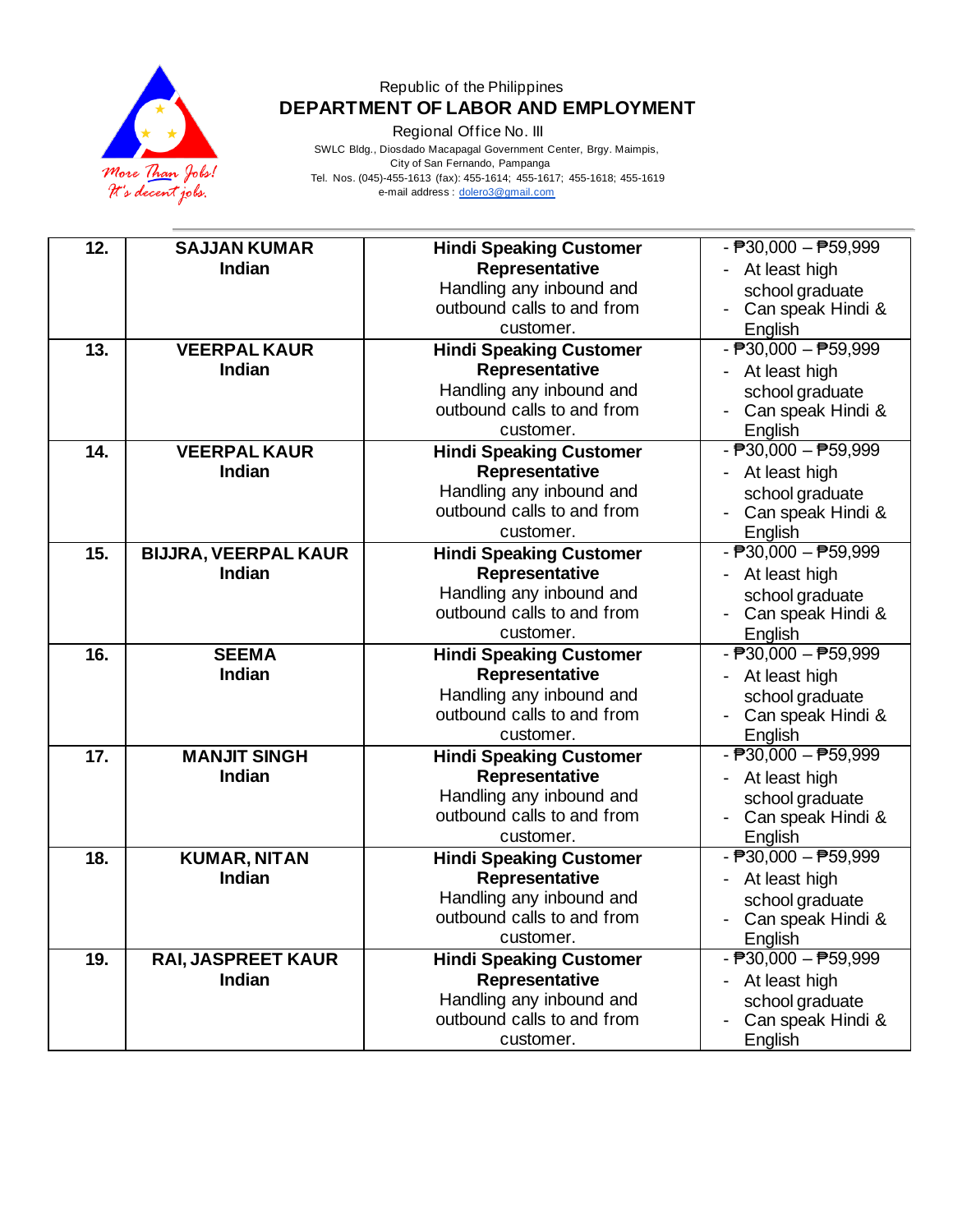

Regional Office No. III

 SWLC Bldg., Diosdado Macapagal Government Center, Brgy. Maimpis, City of San Fernando, Pampanga Tel. Nos. (045)-455-1613 (fax): 455-1614; 455-1617; 455-1618; 455-1619

e-mail address [: dolero3@gmail.com](mailto:dolero3@gmail.com)

| 20. | <b>JUGVINDER SINGH</b>     | <b>Hindi Speaking Customer</b> | $ \overline{P}30,000 - \overline{P}59,999$        |
|-----|----------------------------|--------------------------------|---------------------------------------------------|
|     | <b>Indian</b>              | Representative                 | At least high<br>$\blacksquare$                   |
|     |                            |                                |                                                   |
|     |                            | Handling any inbound and       | school graduate                                   |
|     |                            | outbound calls to and from     | Can speak Hindi &                                 |
|     |                            | customer.                      | English                                           |
| 21. | <b>LAMSER, ANCHAL KAUR</b> | <b>Hindi Speaking Customer</b> | $ \overline{P}30,000 - \overline{P}59,999$        |
|     | <b>Indian</b>              | Representative                 | At least high<br>$\blacksquare$                   |
|     |                            | Handling any inbound and       | school graduate                                   |
|     |                            | outbound calls to and from     | Can speak Hindi &<br>$\qquad \qquad \blacksquare$ |
|     |                            | customer.                      | English                                           |
| 22. | <b>BRAR, SUKHJEET KAUR</b> | <b>Hindi Speaking Customer</b> | $ \overline{P}30,000 - \overline{P}59,999$        |
|     | <b>Indian</b>              | Representative                 | At least high<br>$\blacksquare$                   |
|     |                            | Handling any inbound and       | school graduate                                   |
|     |                            | outbound calls to and from     | Can speak Hindi &                                 |
|     |                            | customer.                      | English                                           |
| 23. | <b>SRAN, SUKHRAJ SINGH</b> | <b>Hindi Speaking Customer</b> | $ \overline{P}30,000 - \overline{P}59,999$        |
|     | <b>Indian</b>              | Representative                 | At least high<br>$\qquad \qquad \blacksquare$     |
|     |                            | Handling any inbound and       | school graduate                                   |
|     |                            | outbound calls to and from     | Can speak Hindi &                                 |
|     |                            | customer.                      | English                                           |

| Name and Address of Employer:<br><b>SOWON CONSTRUCTION SERVICES</b><br>Blk 7 Lot 2 Phase 3 Savannah Green Plains, Brgy. Cuayan, Angeles City, Pampanga |                                 |                                                                                  |                                                                                                                                                                                                                  |
|--------------------------------------------------------------------------------------------------------------------------------------------------------|---------------------------------|----------------------------------------------------------------------------------|------------------------------------------------------------------------------------------------------------------------------------------------------------------------------------------------------------------|
| No.                                                                                                                                                    | <b>Name of Foreign National</b> | <b>Position and Job Description</b>                                              | <b>Monthly Salary Range</b><br>and Qualification/s                                                                                                                                                               |
|                                                                                                                                                        | OH, MYOUNG GEUN<br>Korean       | <b>Project Manager/Foreman</b><br>Produce schedules and monitoring<br>attendance | - $P$ 150,000 - $P$ 499,999<br>- Ability to give full<br>attention to what<br>other people are<br>saying and use to<br>logic and reason<br>identify the strengths<br>and weaknesses of<br>alternative solutions. |

| <b>Name and Address of Employer:</b><br><b>GOLDEN STONE GARMENTS, INCORPORATED</b><br>Bldg. 5204 Lily Hill Road corner Gil Puyat Avenue, Clark Freeport Zone, Pampanga |                                   |                                     |                                                    |
|------------------------------------------------------------------------------------------------------------------------------------------------------------------------|-----------------------------------|-------------------------------------|----------------------------------------------------|
| No.                                                                                                                                                                    | <b>Name of Foreign National</b>   | <b>Position and Job Description</b> | <b>Monthly Salary Range</b><br>and Qualification/s |
|                                                                                                                                                                        | <b>CHI-LIEN CHOU</b><br>Taiwanese | <b>Accounting Chief Supervisor</b>  | - $P30,000 - P59,999$<br>Strong                    |